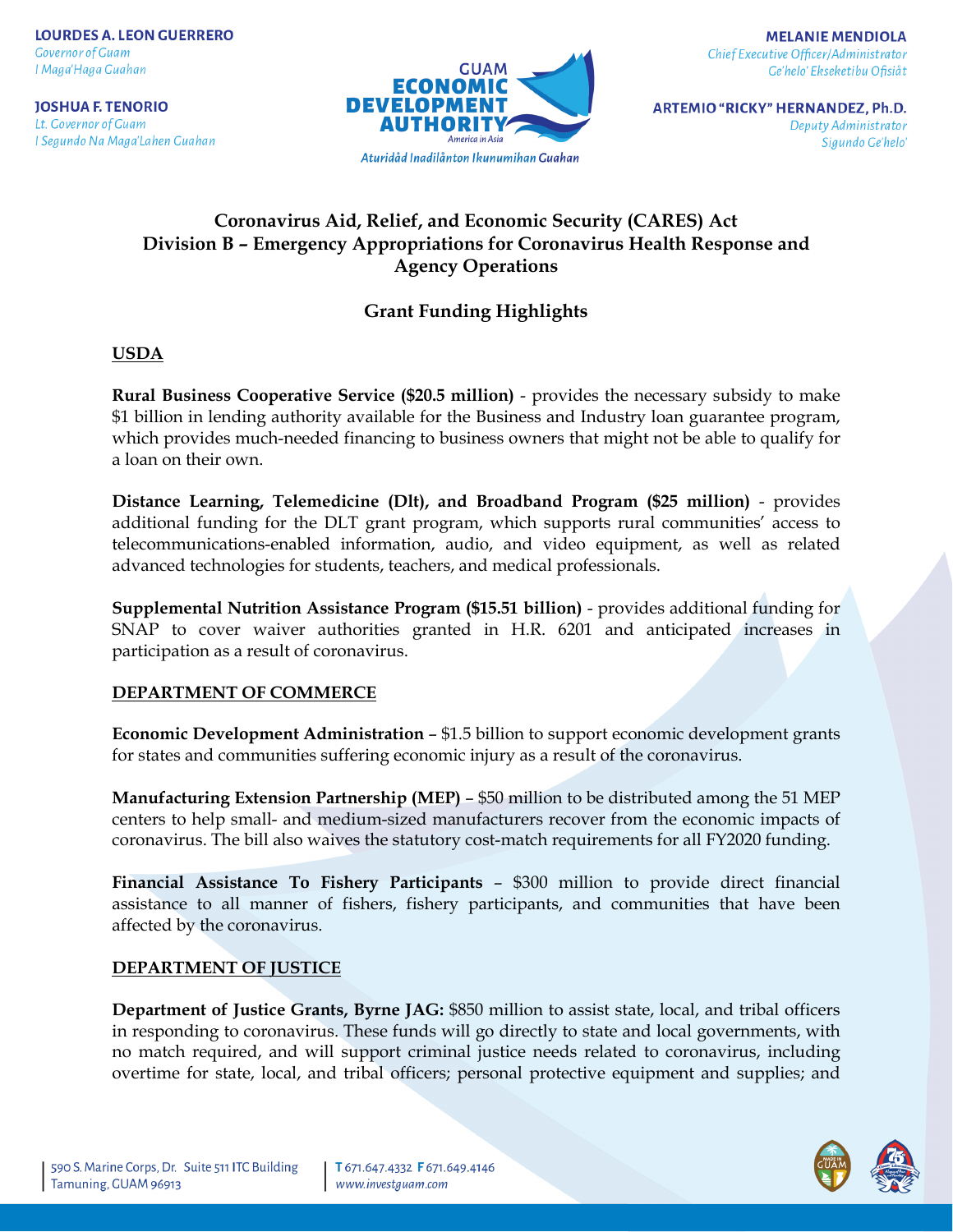medical needs and other supplies for inmates in state, local, and tribal prisons, jails, and detention centers.

## **ELECTION ASSISTANCE COMMISSION**

**Election Security Grants** – provides \$400,000,000 to the Election Assistance Commission to provide grants to the States in response to the coronavirus for the 2020 election cycle.

### **SMALL BUSINESS ADMINISTRATION**

**Disaster Loans Program Account** – provides \$562,000,000 for administrative expenses and program subsidy for the SBA Disaster Loans Program.

### **FEDERAL EMERGENCY MANAGEMENT ADMINISTRATION (FEMA)**

**Disaster Relief Fund** – \$45 billion to continue FEMA's entire suite of response and recovery activities and reimbursements provided to states and localities nationwide by the Disaster Relief Fund for emergency and major disaster declarations, as well as funding for FEMA facilities and information technology required to support FEMA's lead role in coordinating federal response activities.

**Emergency Food and Shelter Program** - \$200 million for shelter, food, and supportive services to individuals and families in sudden economic crisis.

**Assistance to Firefighter Grants** - \$100 million for personal protective equipment for firefighters.

**Emergency Management Performance Grants** - \$200 million for state, local, territorial, and tribal governments to support coordination, communications, and logistics.

### **DEPARTMENT OF THE INTERIOR**

**Office of Insular Affairs** – \$55 million to assist the Territories and Freely Associated States with needs related to prevention and mitigation of the coronavirus outbreak, including medical supplies and equipment, healthcare services, and facilities.

### **NATIONAL ENDOWMENTS FOR THE ARTS AND HUMANITIES**

**National Endowment For The Arts - \$75 million for grants, including funding to state arts** agencies and other partners in an effort to help local, state, and regional communities provide continued access to cultural organizations and institutions of learning.

**National Endowment For The Humanities** – \$75 million for grants, including funding for state humanities councils and other partners in an effort to help local, state, and regional communities provide continued access to cultural organizations and institutions of learning.



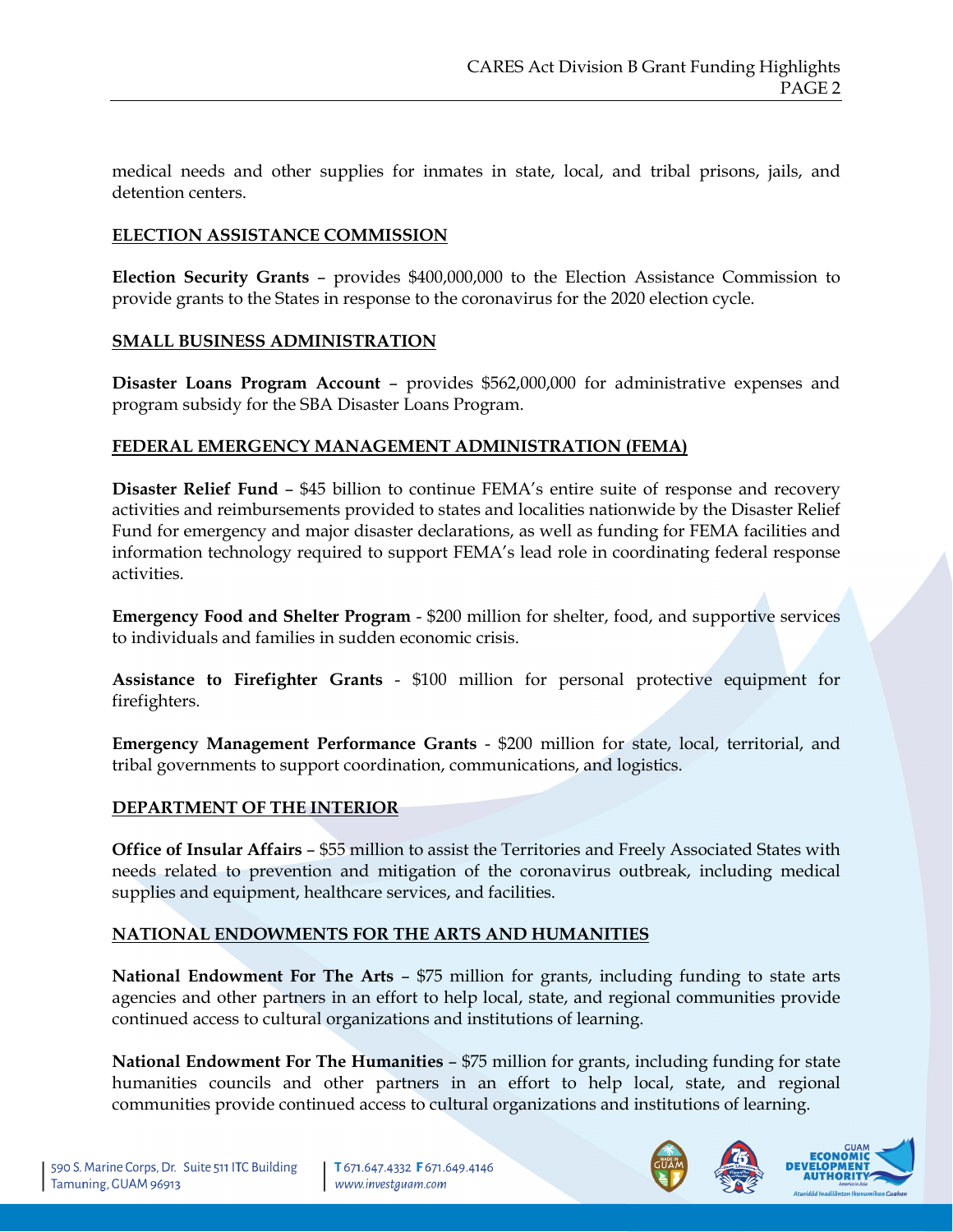# **DEPARTMENT OF LABOR**

**Dislocated Worker National Reserve** (\$345 million) for states and communities to respond to the workforce impacts and layoffs resulting from the coronavirus.

# **DEPARTMENT OF HEALTH AND HUMAN SERVICES (HHS)**

## **Agency For Toxic Substances And Disease Registry:**

**Pediatric Environmental Health Specialty Units (Pehsus) and State Health Agencies – \$5 million** to add capacity to provide guidance and outreach on best disinfectant and protective practices for homes, schools, and daycare facilities.

## **Centers for Disease Control and Prevention:**

**State and Local Preparedness Grants -** \$1.5 billion in designated funding for state and local preparedness and response activities.

### **Substance Abuse and Mental Health Services Administration:**

\$250,000,000 is available for **Certified Community Behavioral Health Clinic Expansion Grant program.**

### **Centers for Medicare and Medicaid Services:**

**Survey and Certification of Healthcare Facilities -** \$100 million to support additional infection control surveys for facilities with populations vulnerable to severe illness from coronavirus.

### **Administration For Children And Families:**

**Low Income Home Energy Assistance Program -** \$900 million in grants to states to support immediate home energy assistance for low-income households affected by coronavirus.

**Child Care and Development Block Grant -** \$3.5 billion in grants to states for immediate assistance to child care providers to prevent them from going out of business and to otherwise support child care for families, including for healthcare workers, first responders, and others playing critical roles during this crisis.

**Community Services Block Grant -** \$1 billion in direct funding to local community-based organizations to provide a wide-range of social services and emergency assistance for those who need it most.

**Head Start -** \$750 million for grants to all Head Start programs to help them respond to coronavirus- related needs of children and families, including making up for lost learning time.



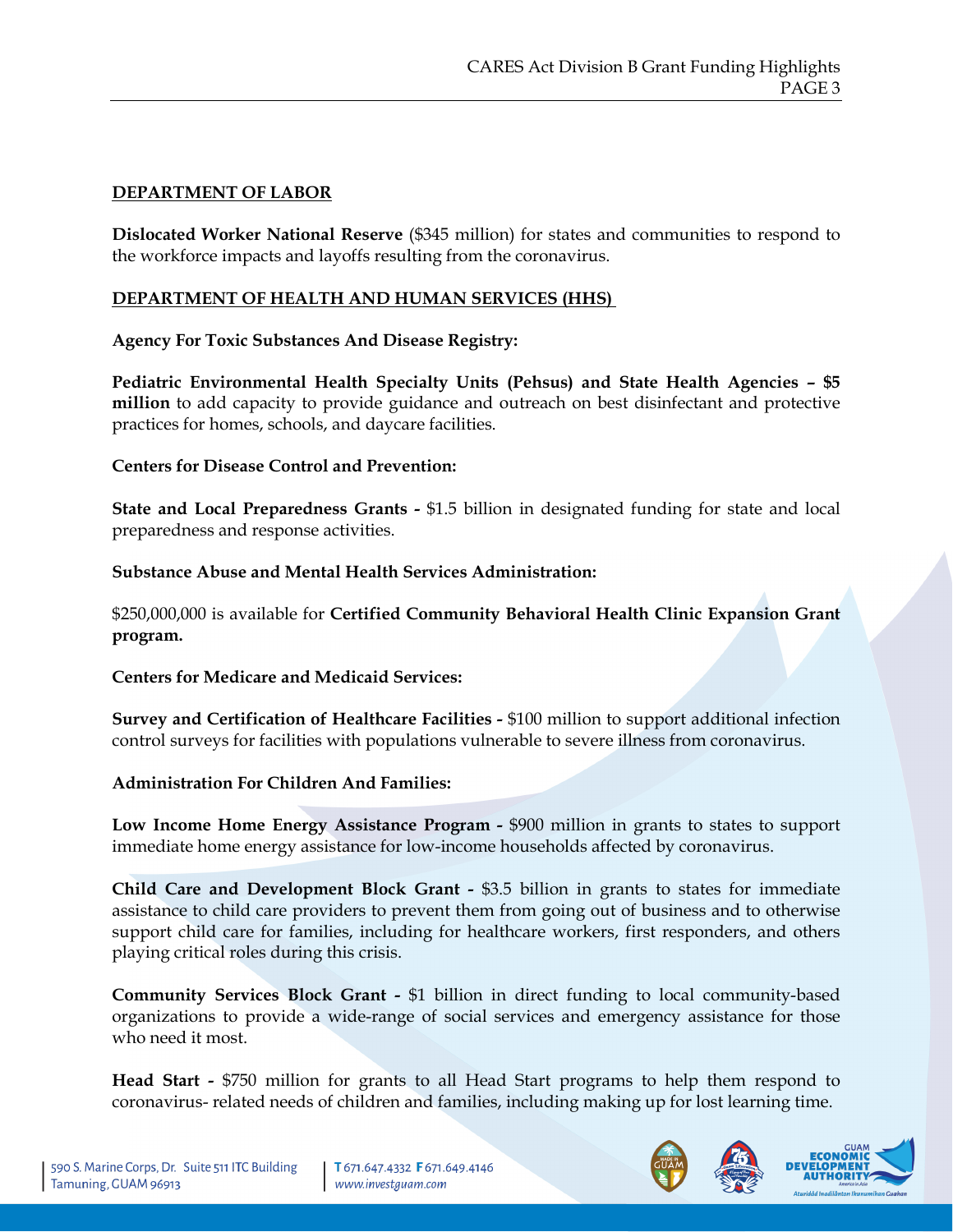**Family Violence Prevention and Services -** \$45 million to provide additional support to family violence shelters, and \$2 million in additional support for the National Domestic Violence Hotline.

**Runaway and Homeless Youth Programs** - \$25 million for additional immediate assistance to current programs providing critical services and housing for runaway and homeless youth.

**Child Welfare Services -** \$45 million for grants to states to support the child welfare needs of families during this crisis, and to help keep families together.

### **Administration for Community Living:**

**Aging and Disability Services Programs** - Resources are included for aging and disability services programs, including senior nutrition; home and community-based supportive services; family caregivers; elder justice; and independent living.

## **Public Health And Social Services Emergency Fund:**

**Hospital Preparedness -** Not less than \$250 million to improve the capacity of healthcare facilities to respond to medical events

# **DEPARTMENT OF EDUCATION**

**Governor's Emergency Education Relief Fund** - Governors in each state will receive a share of \$3 billion to allocate at their discretion for emergency support grants to local educational agencies that the State education agency deems have been most significantly impacted by coronavirus.

**Elementary and Secondary Education -** \$13.5 billion in formula funding directly to states, to help schools respond to coronavirus and related school closures, meet the immediate needs of students and teachers, improve the use of education technology, support distance education, and make up for lost learning time.

**Higher Education -** \$14.25 billion in funding to institutions of higher education to directly support students facing urgent needs related to coronavirus, and to support institutions as they cope with the immediate effects of coronavirus and school closures. This provides targeted formula funding to institutions of higher education, as well as funding for minority serving institutions and HBCUs.

**Project SERV -** \$100 million in targeted funding for elementary and secondary schools and institutions of higher education to respond to the immediate needs of coronavirus and the effect on students.



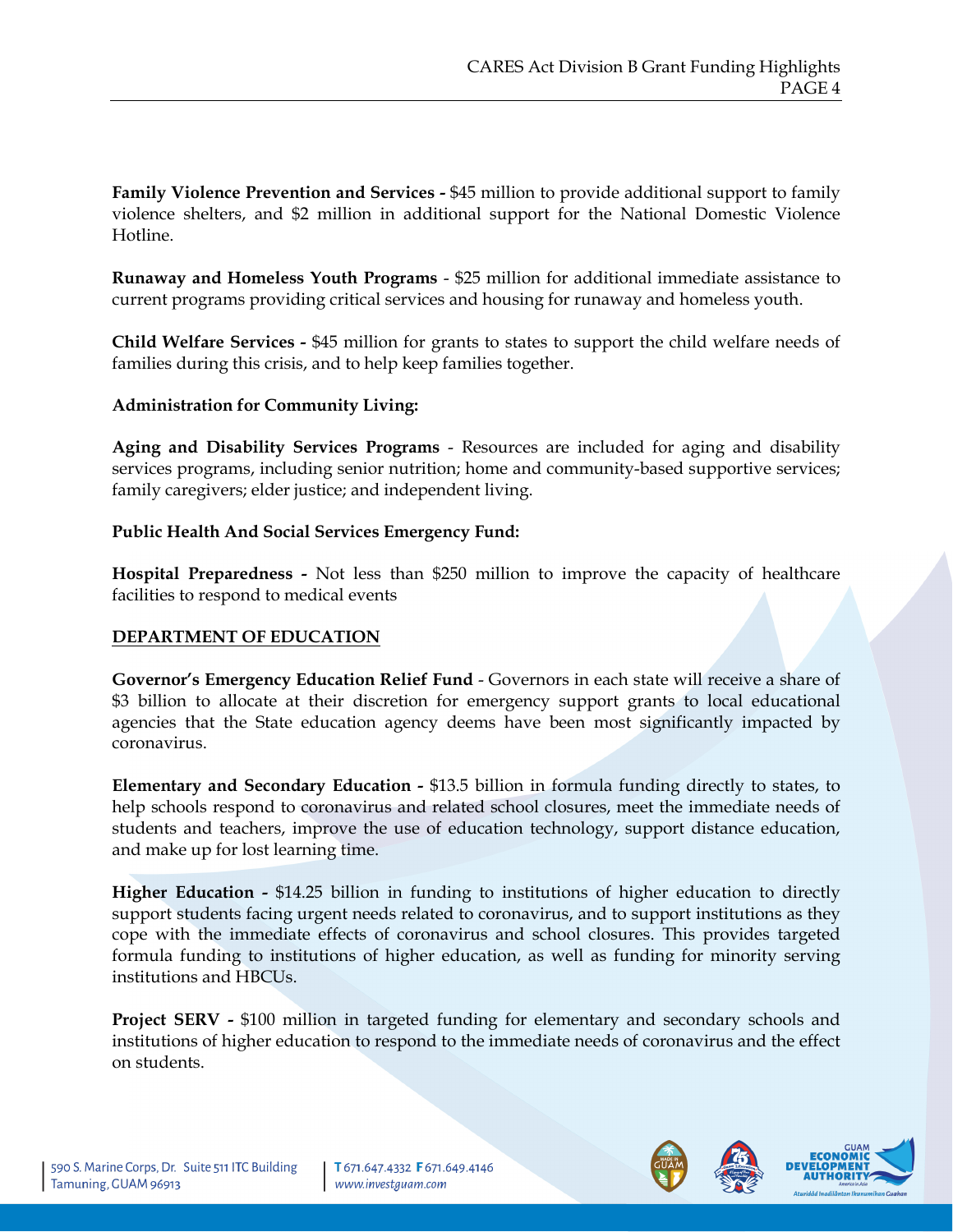**CORPORATION FOR PUBLIC BROADCASTING (\$75 million) -** For stabilization grants to maintain programming services and to preserve small and rural public telecommunication stations.

## **DEPARTMENT OF VETERANS AFFAIRS**

**Grants for Construction of State Extended Care Facilities (\$150 million) -** Supports modification or alteration of existing hospital, nursing home, and domiciliary facilities in state homes to prevent, prepare for, and respond to coronavirus.

## **DEPARTMENT OF TRANSPORTATION**

**Federal Aviation Administration, Airport Improvement Program (AIP)** – \$10 billion to maintain operations at our nation's airports that are facing a record drop in passengers. AIP funds will be distributed by formula.

**Federal Transit Administration (FTA), Transit Infrastructure Grants** – \$25 billion for transit providers, including states and local governments across the country, for operating and capital expenses. Funding will be distributed using existing FTA formulas.

# **DEPARTMENT OF HOUSING AND URBAN DEVELOPMENT**

**Tenant-Based Rental Assistance (\$1.25 billion)** - These funds will preserve Section 8 voucher rental assistance for seniors, the disabled, and low-income working families, who will experience loss of income from the coronavirus.

**Public Housing Operating Fund (\$685 million) -** These funds will provide Public Housing Agencies with additional operating assistance to make up for reduced tenant rent payments, as well as to help contain the spread of coronavirus in public housing properties.

**Housing Opportunities for Person with Aids (\$65 million) -** HOPWA is dedicated to the housing needs of people living with HIV/AIDS by giving grants to local communities, states, and nonprofit organizations for projects that benefit low-income persons living with HIV/AIDS and their families.

**Community Development Block Grant (\$5 billion)** - CDBG is a flexible program that provides communities and states with funding to provide a wide range of resources to address COVID-19, such as services for senior citizens, the homeless, and public health services. Funding will be distributed using formula.

**Homeless Assistance Grants (\$4 billion) -** These funds will enable state and local governments to address coronavirus among the homeless population. These grants, in combination with additional waiver authority, will provide effective, targeted assistance to contain the spread of coronavirus among homeless individuals. These grants will also provide state and local